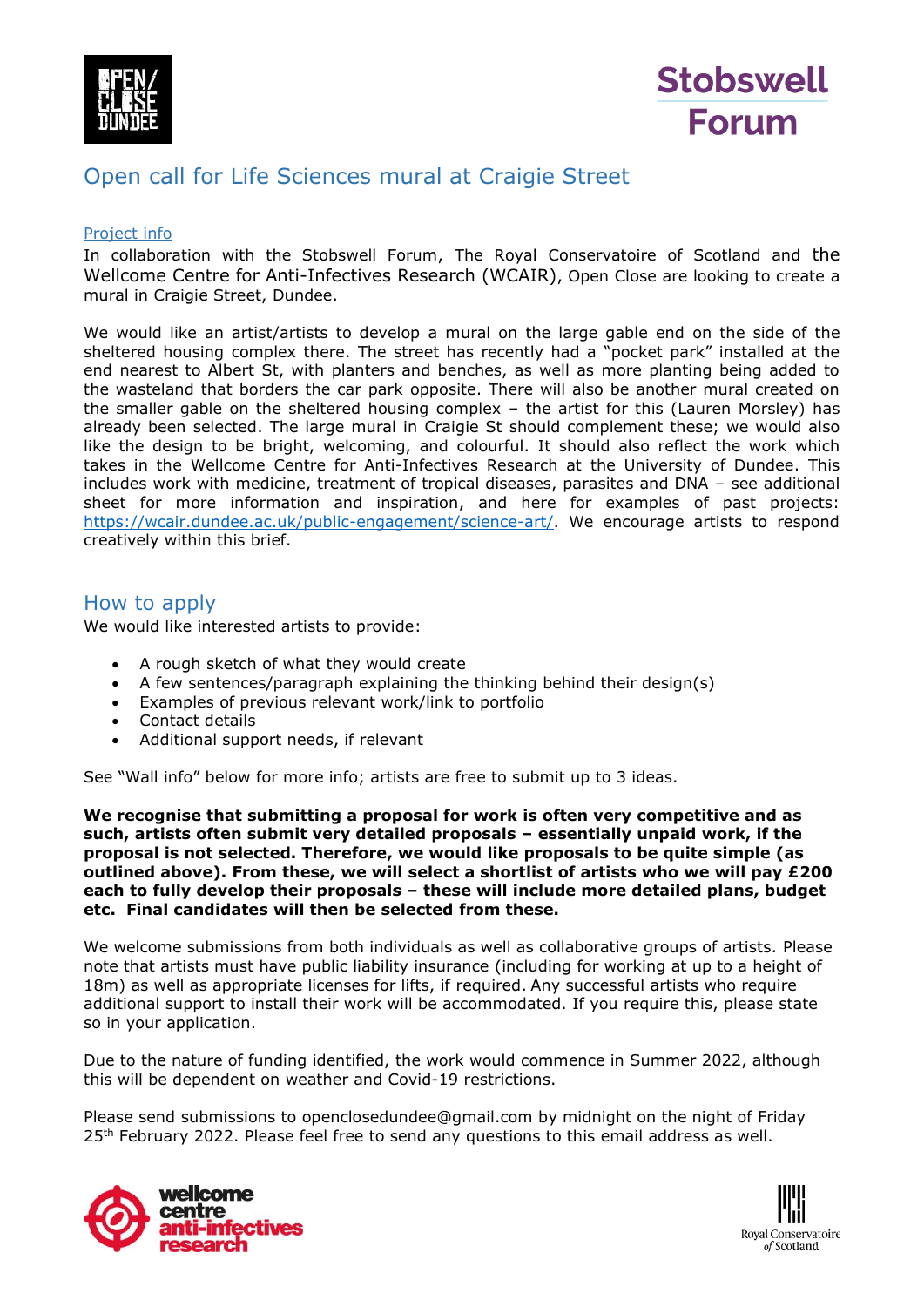



## Wall info

6m wide x 18m high (at apex).  $100m^2$  raw (unpainted) breezeblock surface.

We will have either scaffold or a lift installed for you to paint - please let us know your preference in your application. This cost is outwith the budget below so no need for you to budget it in.

Budget: £5300 for artist time and materials. This will be paid in two instalments, a 50% advance and 50% upon completion.